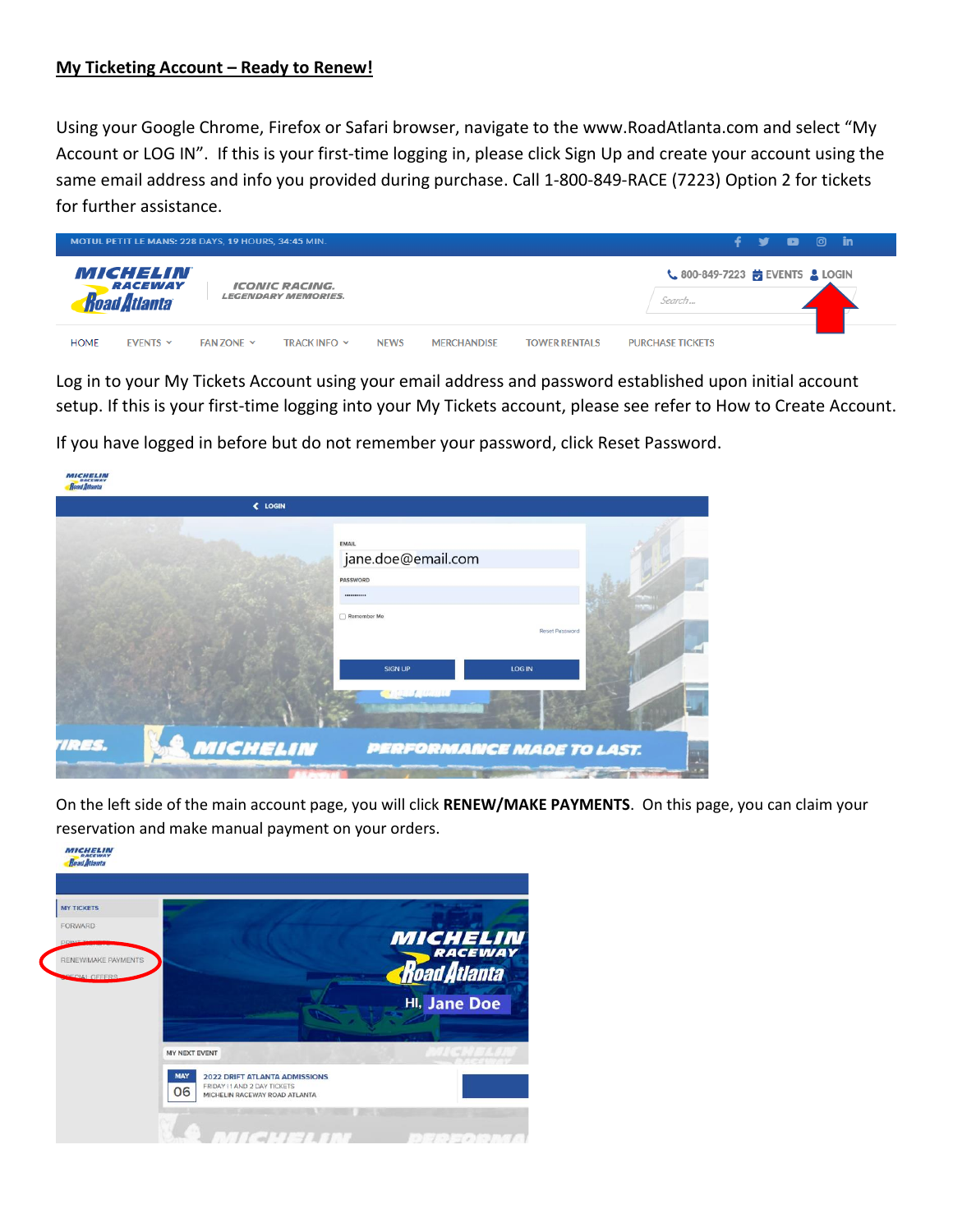# **My Ticketing Account – Ready to Renew!**

On the reservations screen, you will see all of your available reservations on your account that are available to renew.

Choose your Payment Option from the drop down -Select Payment Options- Pay in Full.

| <b>Pending Renewals/Payments</b> | <b>Scheduled Payments</b>                                                                                                                                                                                                                         |                       |
|----------------------------------|---------------------------------------------------------------------------------------------------------------------------------------------------------------------------------------------------------------------------------------------------|-----------------------|
|                                  | On this page you can claim reservations, schedule payments, and make manual payments on orders that are not yet paid in full.                                                                                                                     |                       |
| <b>Reservations</b>              |                                                                                                                                                                                                                                                   |                       |
|                                  | Listed below are the pending reservations on your account.                                                                                                                                                                                        |                       |
|                                  |                                                                                                                                                                                                                                                   |                       |
| <b>2022 DRIFT ATLANTA</b>        |                                                                                                                                                                                                                                                   |                       |
|                                  | The orders in this renewal group must be renewed together. After choosing your payment option, click the Renew button to renew these orders.<br>Click the View Statement button to get a combined statement for all orders in this renewal group. |                       |
| <b>ORDER</b><br><b>ACTION</b>    | <b>PENDING ITEM</b>                                                                                                                                                                                                                               | <b>FINANCIAL</b>      |
| 13776029                         | <b>2022 DRIFT ATLANTA RESERVED CANOPIES</b><br>Section TERB, Row B. Seat 53                                                                                                                                                                       | Order Total: \$305.00 |
|                                  | Payment Options: Pay In Full<br>hstallment Schedule                                                                                                                                                                                               |                       |
|                                  | Paying tor your stelled an remaindiv.                                                                                                                                                                                                             |                       |
|                                  |                                                                                                                                                                                                                                                   |                       |
|                                  |                                                                                                                                                                                                                                                   | <b>RENEW</b>          |

# Select your Delivery Option.

|                                | 3                 |                                                                                                                    | $\overline{2}$                |                          | 1                                                                             |          |
|--------------------------------|-------------------|--------------------------------------------------------------------------------------------------------------------|-------------------------------|--------------------------|-------------------------------------------------------------------------------|----------|
|                                | Confirmation      |                                                                                                                    | Credits & Payments            |                          | <b>Delivery Options</b>                                                       |          |
|                                |                   | <b>Delivery Details</b>                                                                                            | <b>Select Delivery Method</b> | Order<br><b>Subtotal</b> | <b>Ticket Item</b>                                                            | Order Id |
|                                |                   | $\bullet$<br>Cheung, Abe $\sim$                                                                                    | Will Call - \$0.00 V          | \$305.00                 | <b>2022 DRIFT ATLANTA</b><br><b>RESERVED CANOPIES</b><br><b>Order Details</b> | 13776029 |
|                                |                   |                                                                                                                    |                               |                          |                                                                               |          |
|                                | Orders:           |                                                                                                                    |                               |                          |                                                                               |          |
|                                | <b>Will Call:</b> |                                                                                                                    |                               |                          |                                                                               |          |
|                                | <b>Total:</b>     |                                                                                                                    |                               |                          |                                                                               |          |
| \$305.00<br>\$0.00<br>\$305.00 |                   | *The cost of delivery shown above is an estimate. Exact delivery charges<br>will be reflected on the payment page. |                               |                          |                                                                               |          |